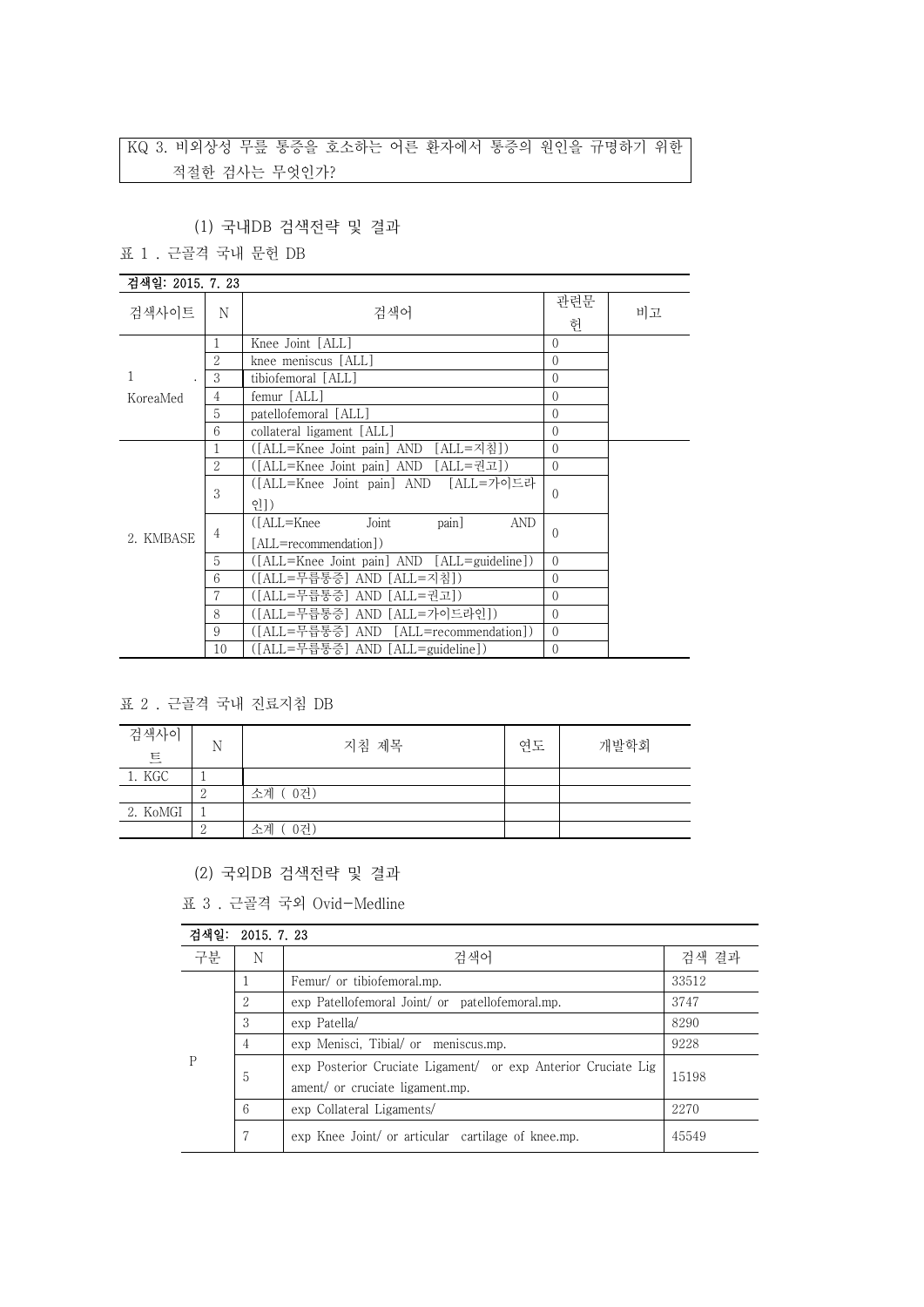|                       | 8  | exp Knee Joint/                            | 45531   |
|-----------------------|----|--------------------------------------------|---------|
|                       | 9  | exp Knee/ or knee.mp.                      | 109913  |
|                       | 10 | $or/1-9$                                   | 145644  |
|                       | 11 | exp Magnetic Resonance Imaging/ or MRI.mp. | 371338  |
|                       | 12 | exp Tomography, X-Ray Computed/ or CT.mp.  | 410191  |
|                       | 13 | Comput\$ Tomogr\$.mp.                      | 190643  |
|                       | 14 | MDCT.mp.                                   | 5287    |
| 검사                    | 15 | Multidetector CT.mp.                       | 2174    |
|                       | 16 | exp Urography/                             | 19619   |
|                       | 17 | ultrasonogra\$.mp.                         | 191964  |
|                       | 18 | exp Ultrasonography/                       | 262707  |
|                       | 19 | Sonogra\$.mp.                              | 45111   |
|                       | 20 | $or/11-19$                                 | 1037438 |
| <b>P &amp; 검</b><br>사 | 21 | $10$ and $20$                              | 18423   |
|                       | 22 | guideline.pt.                              | 15616   |
|                       | 23 | practice guideline.pt.                     | 20416   |
| 제외기                   | 24 | guideline\$.ti.                            | 49708   |
| 준                     | 25 | recommendation\$.ti.                       | 24139   |
|                       | 26 | standard\$.ti.                             | 66224   |
|                       | 27 | $or/22 - 26$                               | 148703  |
| P & I &<br>G          | 28 | 21 and 27                                  | 116     |
| 연도                    | 29 | limit 28 to $yr="2000 -Current"$           | 95      |
| 종합                    |    |                                            |         |

## 표 4 . 근골격 국외 Ovid-Embase

| 검색일:                  | 2015.7.23      |                                                             |         |
|-----------------------|----------------|-------------------------------------------------------------|---------|
| 구분                    | N              | 검색어                                                         | 검색 결과   |
|                       | 1              | exp knee/ or tibiofemoral.mp. or exp femur/                 | 78907   |
|                       | $\overline{2}$ | patellofemoral.mp. or exp patellofemoral joint/             | 4926    |
|                       | 3              | exp patella/                                                | 4753    |
|                       | $\overline{4}$ | exp knee meniscus/                                          | 4449    |
| $\mathsf{P}$          | 5              | exp knee cruciate ligament/                                 | 1076    |
|                       | 6              | collateral ligament.mp.                                     | 2961    |
|                       | 7              | exp articular cartilage/ or articular cartilage of knee.mp. | 16360   |
|                       | 8              | Knee Joint.mp.                                              | 13366   |
|                       | 9              | $or/1-8$                                                    | 106846  |
|                       | 10             | MRI.mp. or exp nuclear magnetic resonance imaging/          | 586090  |
|                       | 11             | CT.mp.                                                      | 308946  |
|                       | 12             | computer assisted tomography/ or Comput\$ Tomogr\$.mp.      | 578397  |
|                       | 13             | MDCT.mp. or exp multidetector computed tomography/          | 24541   |
| 검사                    | 14             | "multidetector CT".mp.                                      | 3106    |
|                       | 15             | exp urography/                                              | 19483   |
|                       | 16             | ultrasonogra\$.mp. or exp echography/                       | 482860  |
|                       | 17             | Ultrasonography.mp.                                         | 90173   |
|                       | 18             | Sonogra\$.mp. or exp ultrasound/                            | 139117  |
|                       | 19             | $or/10-18$                                                  | 1525354 |
| <b>P &amp; 검</b><br>사 | 20             | 9 and 19                                                    | 24115   |
| 제외기                   | 21             | guideline\$.ti.                                             | 59222   |